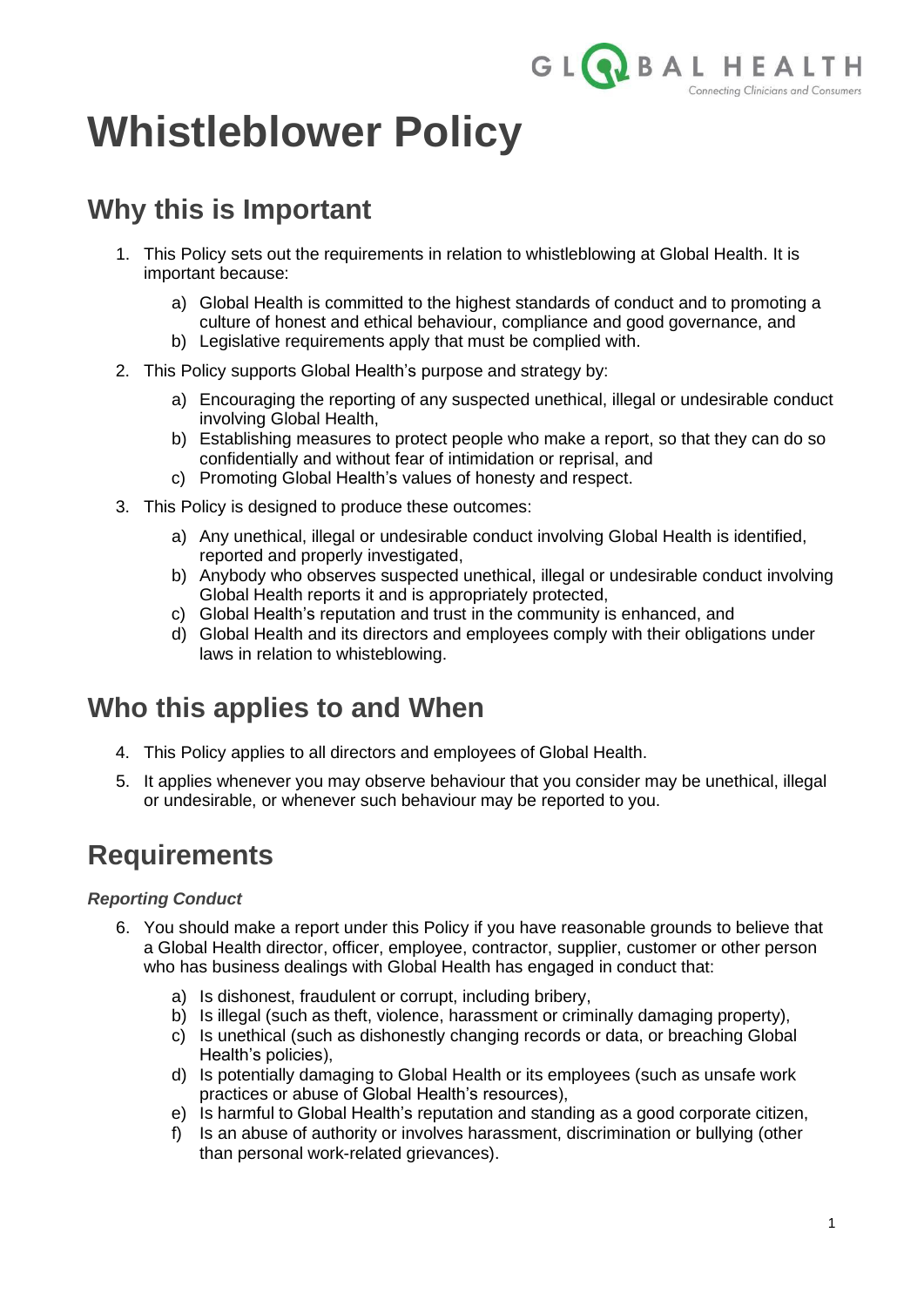**TIP**: *Attachment 1 sets out the special protections for whistleblowers who disclose information about misconduct involving Global Health under the Corporations Act.*

7. If you want to report conduct under this Policy, you should report it to one of the people shown below (each a **Whistleblower Officer**):

| <b>Michael Davies</b>          | Phone: +61 3 9675 0614                  |  |
|--------------------------------|-----------------------------------------|--|
| <b>Chief Executive Officer</b> | Email: michael.davies@global-health.com |  |
| Ershad Ali                     | Phone: +61 3 9675 0604                  |  |
| <b>Chief Financial Officer</b> | Email: ershad.ali@global-health.com     |  |
| Sam Butcher                    | Phone: +61 (0) 418 339 578              |  |
| <b>Company Secretary</b>       | Email: sam.butcher@drascombe.com.au     |  |

You can also send reports by post to one of these people at: Level 2, 696 Bourke St, Melbourne 3000 Australia, or to Sam Butcher at: 8 Kilmuir Road, Malvern East, Victoria 3145 Australia.

Global Health is committed to ensuring confidentiality of all matters reported under this Policy and that people who make a report are treated fairly and do not suffer reprisal or detriment. Detriment includes dismissal, demotion, disciplinary action, harassment, discrimination, threats or unfair treatment connected with making a report. If you suffer detriment in connection with making a report, you should report it to one of the people listed above.

Global Health will:

- a) Only share your identity as a whistleblower, or information that is likely to reveal your identify with your consent, or if the concern is reported to the Australian Securities and Investments Commission, Australian Federal Police or a lawyer for the purpose of obtaining legal advice,
- b) Only share your identify or information that is likely to reveal your identify on a strictly confidential basis and only to those who need to know it,
- c) If it investigates your report, take reasonable steps to reduce the risk of your identity being revealed,
- d) Keep all records in relation to your report and any investigation of it securely and confidentially, and
- e) Treat very seriously any unauthorised disclosure of your identify or information about a report or investigation, and take disciplinary action where appropriate.

#### *Investigations and Monitoring*

- 8. Global Health will promptly investigate any matter reported under this Policy in a way that is objective, fair and reasonable and appropriate in the circumstances.
- 9. A person to whom you report a matter may, with your consent, appoint someone to assist in the investigation.
- 10. Where appropriate, Global Health will give you feedback about the progress and outcomes of an investigation into a report you make (having regard to the privacy of someone about whom an allegation is made).
- 11. If a report is made anonymously, Global Health will investiage the matter based on the information that has been provided but will not be able to provide feedback to the person making the report.
- 12. Global Health will confidentially (on a 'no names' basis) report to the Board about reports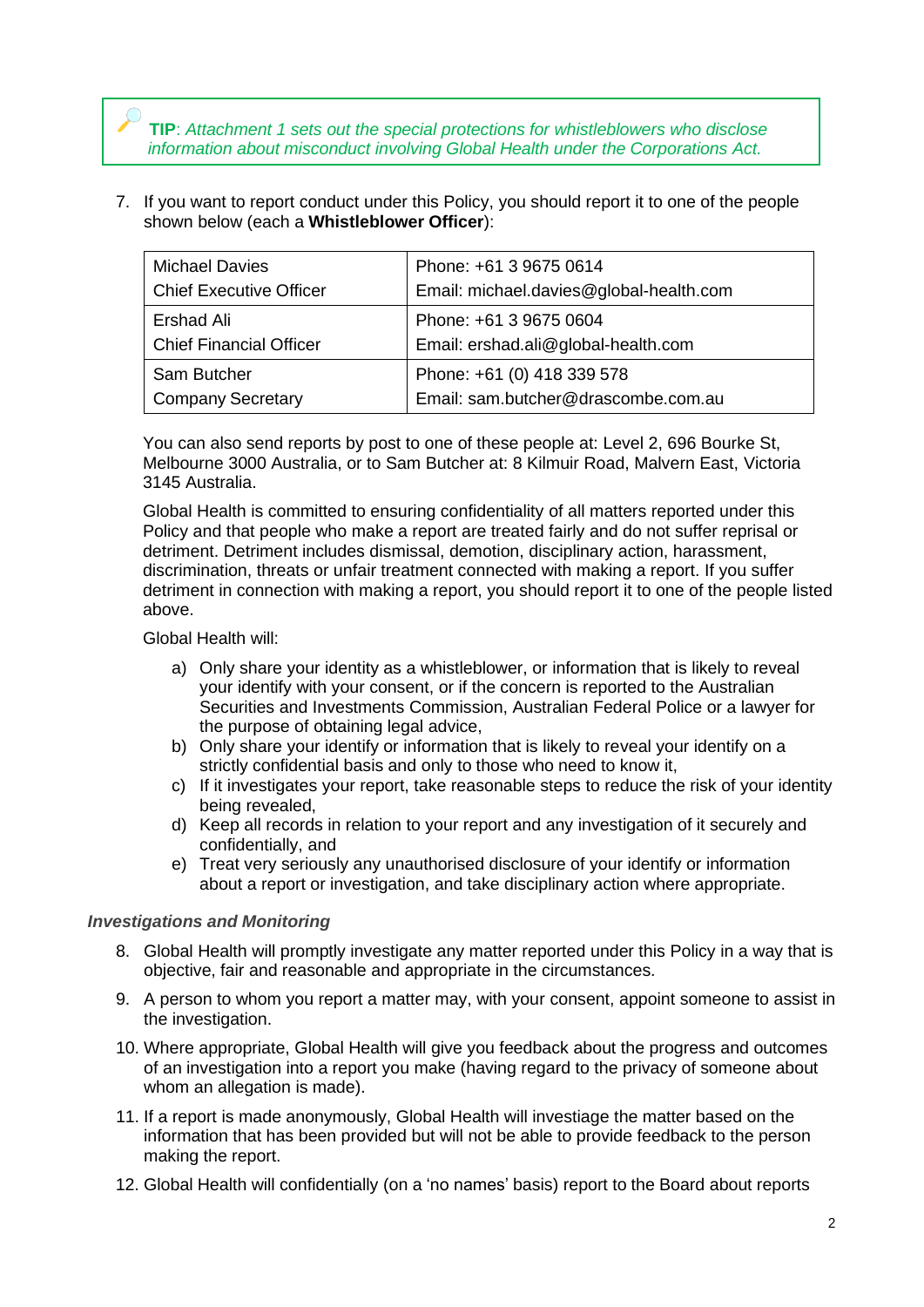and investigations made under this Policy, and the Board will monitor these, having regard to the requirements of this Policy.

### **Accountabilities**

13. Different people have different accountabilities in relation to whistleblowing. The accountabilities specific to this Policy appear in the table below:

| <b>POSITION</b>                                 | <b>ACCOUNTABILITIES</b>                                                                                                                                                    |  |
|-------------------------------------------------|----------------------------------------------------------------------------------------------------------------------------------------------------------------------------|--|
| <b>Board</b>                                    | Approve changes to this Policy and make sure that the Policy is adequate to<br>produce the desired outcomes set out above (paragraph 3) and is<br>implemented effectively. |  |
|                                                 | Monitor reports and investigations made under the Policy and make sure<br>appropriate action is taken.                                                                     |  |
| <b>Employee or</b><br><b>Director</b>           | Follow this Policy and report any conduct that should be reported in<br>accordance with this Policy.                                                                       |  |
| <b>Executive</b><br><b>Committee</b>            | Make sure this Policy is communicated to all employees and that people are<br>trained appropriately in relation to whistleblowing.                                         |  |
| Whistleblower<br><b>Officer</b><br>(see para 7) | Follow this Policy and make sure that any matter reported to you is treated,<br>investigated and reported in accordance with this Policy.                                  |  |
| Company                                         | Review this Policy as often as required and at least every two years.                                                                                                      |  |
| <b>Secretary</b><br>(Policy<br>Owner)           | Make sure that reports and investigations made under this Policy are<br>appropriately reported to the Board.                                                               |  |

### **Contacts for Questions & more Information**

14. This Policy is owned by the Company Secretary. If you would like more information or have any questions about this Policy, you should contact:

> Sam Butcher, Company Secretary Phone: +61 (0) 418 339 578 Email: [sam.butcher@drascombe.com.au](mailto:sam.butcher@drascombe.com.au)

#### **Policy Information**

| <b>Effective from</b>                | 19 December 2019         |             |                  |
|--------------------------------------|--------------------------|-------------|------------------|
| Owner                                | <b>Company Secretary</b> | Sam Butcher | 13 December 2019 |
| Approver                             | Board                    |             | 19 December 2019 |
| <b>NEXT Review due: October 2022</b> |                          |             |                  |
| <b>Related</b><br>documents          | Code of Conduct          |             |                  |

#### **Document History**

| <b>Version Date</b> |                                | Amended by | <b>Details of amendment</b> |
|---------------------|--------------------------------|------------|-----------------------------|
|                     | 19 December 2019   Sam Butcher |            | Initial Policy prepared     |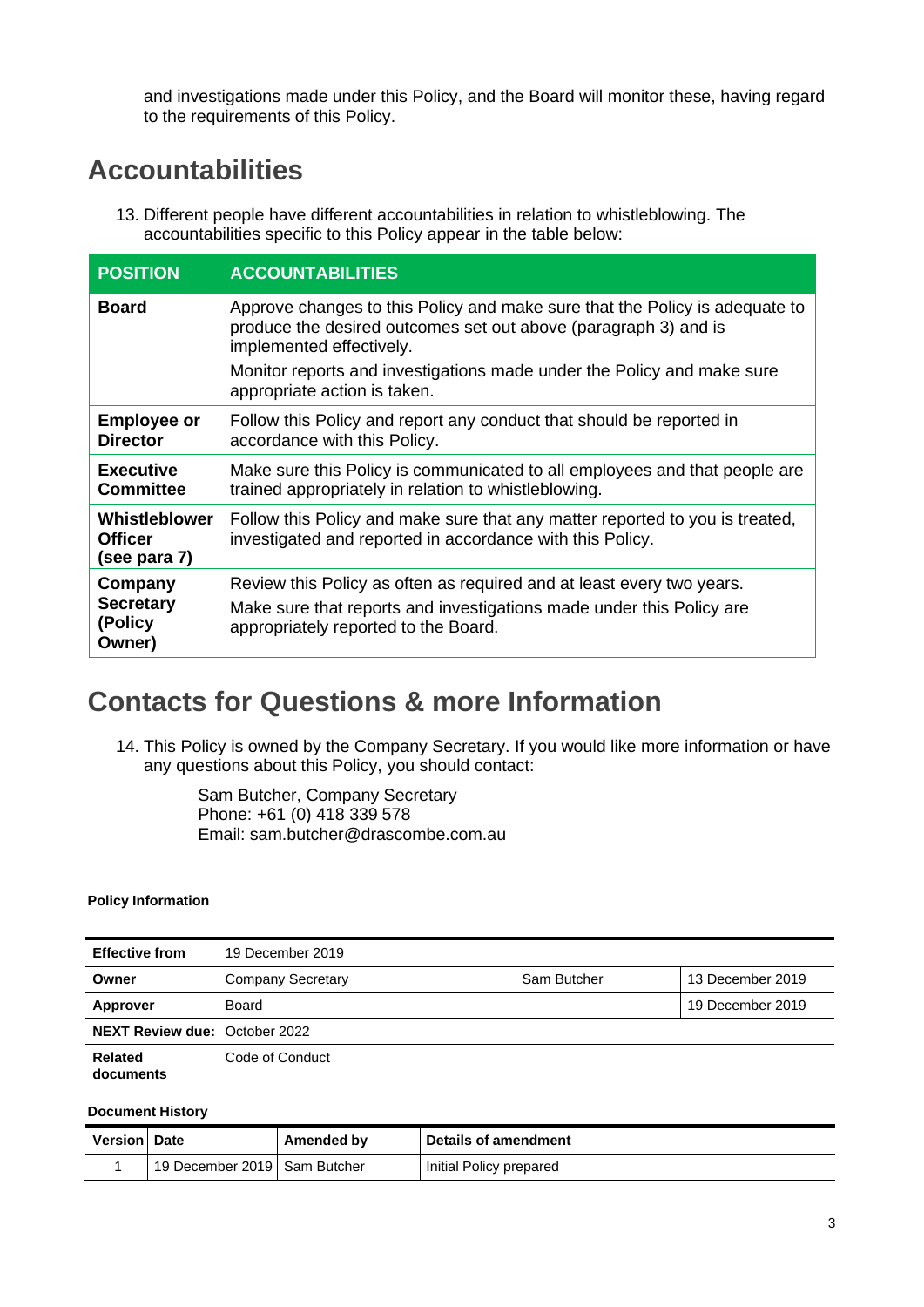# **Attachment 1 – protections under the Corporations Act**

The Corporations Act gives special protection to disclosures about any misconduct or improper state of affairs involving Global Health if the following conditions are satisfied:

- a) the whistleblower is or has been:
	- (i) an officer or employee of a Gobal Health company,
	- (ii) a person who supplies goods or services to a Global Health company or an employee of a person who supplies goods or services to a Global Health company,
	- (iii) a person who is an associate of a Global Health company, or
	- (iv) a relative, dependent or dependent of the spouse of any person referred to above,
- b) the report is made to:
	- (i) a Whistleblower Officer,
	- (ii) an officer or senior manager of Global Health concerned,
	- (iii) a member of Global Health's external audit team,
	- (iv) the Australian Securities and Investments Commission (**ASIC**),
	- (v) the Australian Prudential Regulation Authority (**APRA**), or
	- (vi) a legal practitioner for the purpose of obtaining legal advice or legal representation in relation to the operation of the whistleblower provisions in the Corporations Act,
- c) the whistleblower has reasonable grounds to suspect that the information being disclosed concerns misconduct, or an improper state of affairs or circumstances in relation to Global Health. This may include a breach of legislation including the Corporations Act, an offence against the Commonwealth punishable by imprisonment for 12 months or more, or conduct that represents a danger to the public or financial system.

Examples of conduct that may amount to a breach of the Corporations Act include: insider trading, insolvent trading, breach of continuous disclosure rules, failure to keep accurate financial records, falsification of accounts, failure of a director or other officer of the Group to act with the care and diligence that a reasonable person would exercise, or to act in good faith in the best interests of the company or failure of a director to give notice of any material personal interest in a matter relating to the affairs of the company.

The protections given by the Corporations Act when these conditions are satisfied are:

- a) the whistleblower is immune from any civil, criminal or administrative legal action (including disciplinary action) for making the disclosure,
- b) no contractual or other remedies may be enforced, and no contractual or other right may be exercised, against the whistleblower for making the report,
- c) in some circumstances, the reported information is not admissible against the whistleblower in criminal proceedings or in proceedings for the imposition of a penalty,
- d) anyone who causes or threatens to cause detriment to a whistleblower or another person believing that a report has been made, may have been made, or could be made, may be guilty of an offence and may be liable for damages,
- e) a whistleblower's identity cannot be disclosed to a Court or tribunal except where considered necessary, and
- f) the person receiving the report commits an offence if they disclose the substance of the report or the whistleblower's identity, without the whistleblower's consent, to anyone except ASIC, APRA, the Australian Federal Policy or a lawyer for the purpose of obtaining legal advice or representation in relation to the report.

If a report is made, the identity of the discloser must be kept confidential unless one of the following exceptions applies:

a) the discloser consents to the disclosure of their identity,